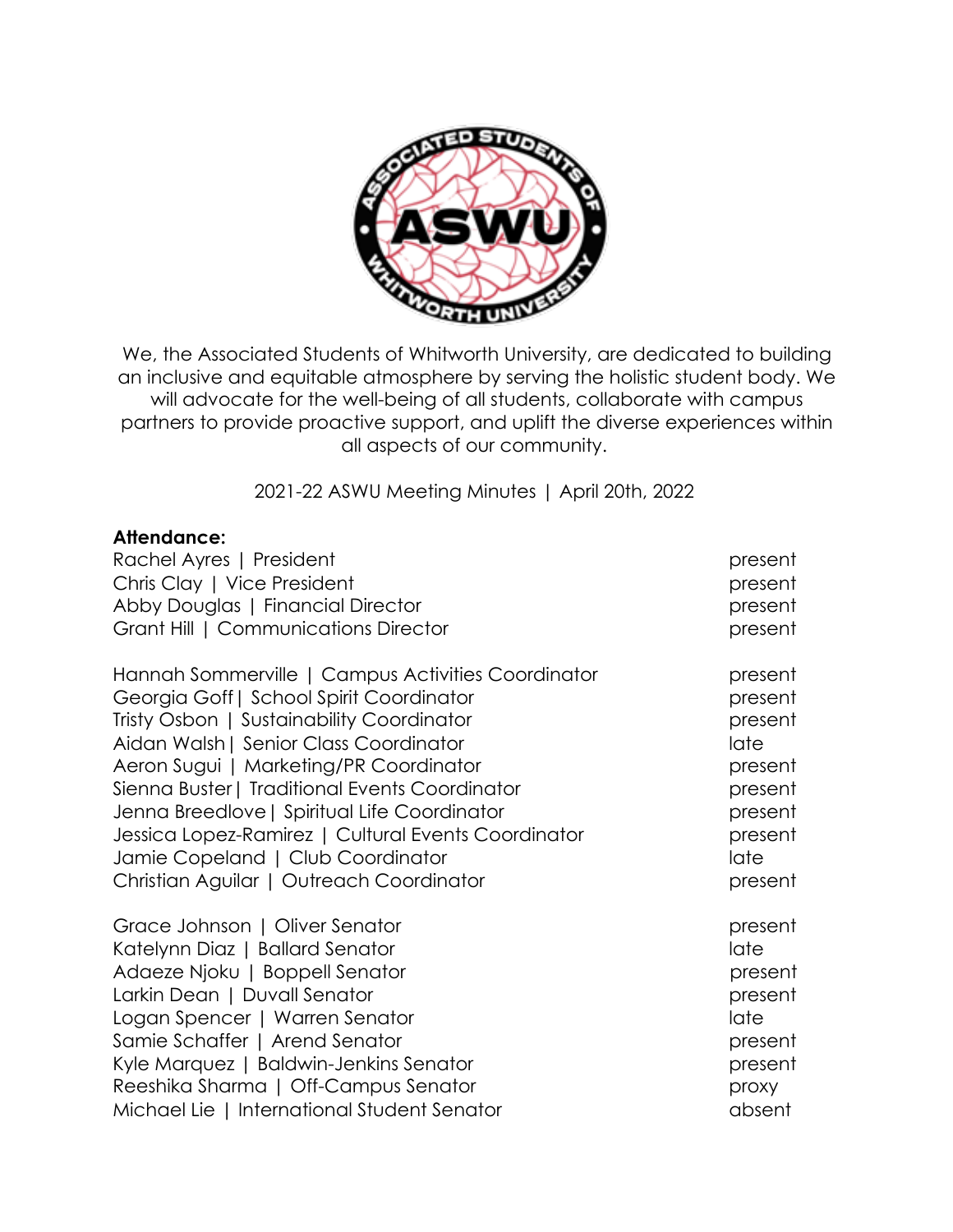Payton Wyatt | Neighborhood Senator present present McMillan Senator **proxy** 

Munya Fashu-Kanu | Off Campus Rep present present Marie Fenske | Off Campus Rep present Courtney Cossette | Off Campus Rep present Jamie Furr | Off Campus Rep proxy Makayla Pugmire | Off Campus Rep present Michelle Lie | Incoming Student Rep absent Elisa Vigil | Incoming Student Rep present present Hannah Loesch | Village Rep late late late late

Meeting brought to order at 1701.

Mission statement read by Munya.

#### *Motion to Approve Minutes*

Moved by Samie, Seconded by Larkin

Discussion: None

In favor: 14 | Opposed: 0 | Abstaining 0 Motion passes

#### **Club Coordinator Updates**

Abby: Today we have EAC and Astronomy for club updates.

- EAC

Nate: EAC this year is doing good. We have biweekly meetings and anywhere from 3-4 people came or up to 15 to 20 people at the meetings. We had a number of good events in the fall like harvest festival and after covid it was exciting to see lots of people and community members. This spring we had a lecture with Dr. Zhao in political science research. We have lots planned for earth week with many posters around. There are many cool events to come so please show up. We have great things this year. We chose new leadership for next year to recharter.

\_\_\_\_\_\_\_\_\_\_\_\_\_\_\_\_\_\_\_\_\_\_\_\_\_\_\_\_\_\_\_\_\_\_\_\_\_\_\_\_\_\_\_\_\_\_\_\_\_\_\_\_\_\_\_\_\_\_\_\_\_\_\_\_\_\_\_\_\_\_\_\_\_\_\_\_\_

 $\_$  , and the set of the set of the set of the set of the set of the set of the set of the set of the set of the set of the set of the set of the set of the set of the set of the set of the set of the set of the set of th

\_\_\_\_\_\_\_\_\_\_\_\_\_\_\_\_\_\_\_\_\_\_\_\_\_\_\_\_\_\_\_\_\_\_\_\_\_\_\_\_\_\_\_\_\_\_\_\_\_\_\_\_\_\_\_\_\_\_\_\_\_\_\_\_\_\_\_\_\_\_\_\_\_\_\_\_\_\_

- Astronomy Club

Video played in chambers: https://mywhitworthmy.sharepoint.com/personal/nthompson22\_my\_whitworth\_edu/Documents/Att achments/Astronomy%20Club%20Update(1).mp4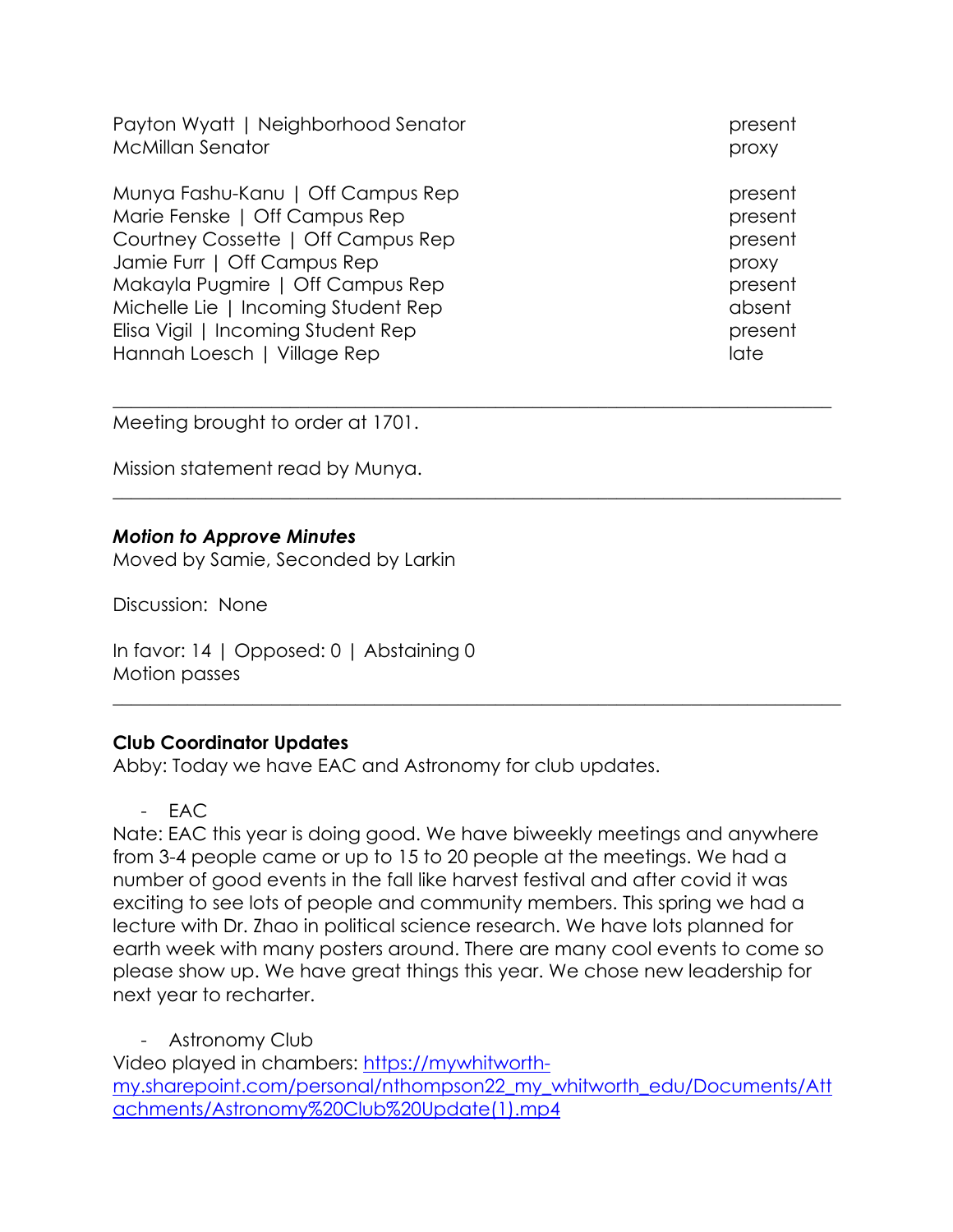Abby: If you have any questions, the email is on the screen.

#### **Financial Director Updates**

Capital: \$19,090 Unallocated: \$12,154.60 Travel: \$4,290

- Budget next week

Abby: These are the account totals now. We have budget committee meetings today and yesterday. Next week we will be presenting it to vote on. I appreciate your diligence and proactivity in asking questions and sending emails.

 $\_$  , and the set of the set of the set of the set of the set of the set of the set of the set of the set of the set of the set of the set of the set of the set of the set of the set of the set of the set of the set of th

- Requisition Deadline Reminder

Abby: The last one is April 26<sup>th</sup>. If you have people in clubs that you know or if you need money, this is the last chance to requisition.

 $\_$  , and the set of the set of the set of the set of the set of the set of the set of the set of the set of the set of the set of the set of the set of the set of the set of the set of the set of the set of the set of th

## **President Updates:**

- Beyond the Pines

Rachel: First of all, Beyond the Pines is a PR agency on campus that students run. It is similar to other student media like yearbook, Whitworthian, and Whit FM. I was contacted by the Beyond the Pines advisor asking if they can go underneath the ASWU umbrella. It is communication affiliated but it exists separately right now. I am proposing that next week we can vote on this. There is not a technically official way to add a form of student media into ASWU. I am wondering if there are any questions about this. I have the proposal to use if you have questions. They are not asking for any money for student employment hours. Other organizations have positions we fund as ASWU and Beyond the Pines is not asking at this point, but they do ask for a small budget with maybe \$300 like the clubs get when they start. There could possibly be more down the line but not currently. They just wanted to be underneath the ASWU umbrella. Are there any questions regarding upcoming the vote next week to add this to the media section?

Makayla: What benefits do they gain by being under ASWU?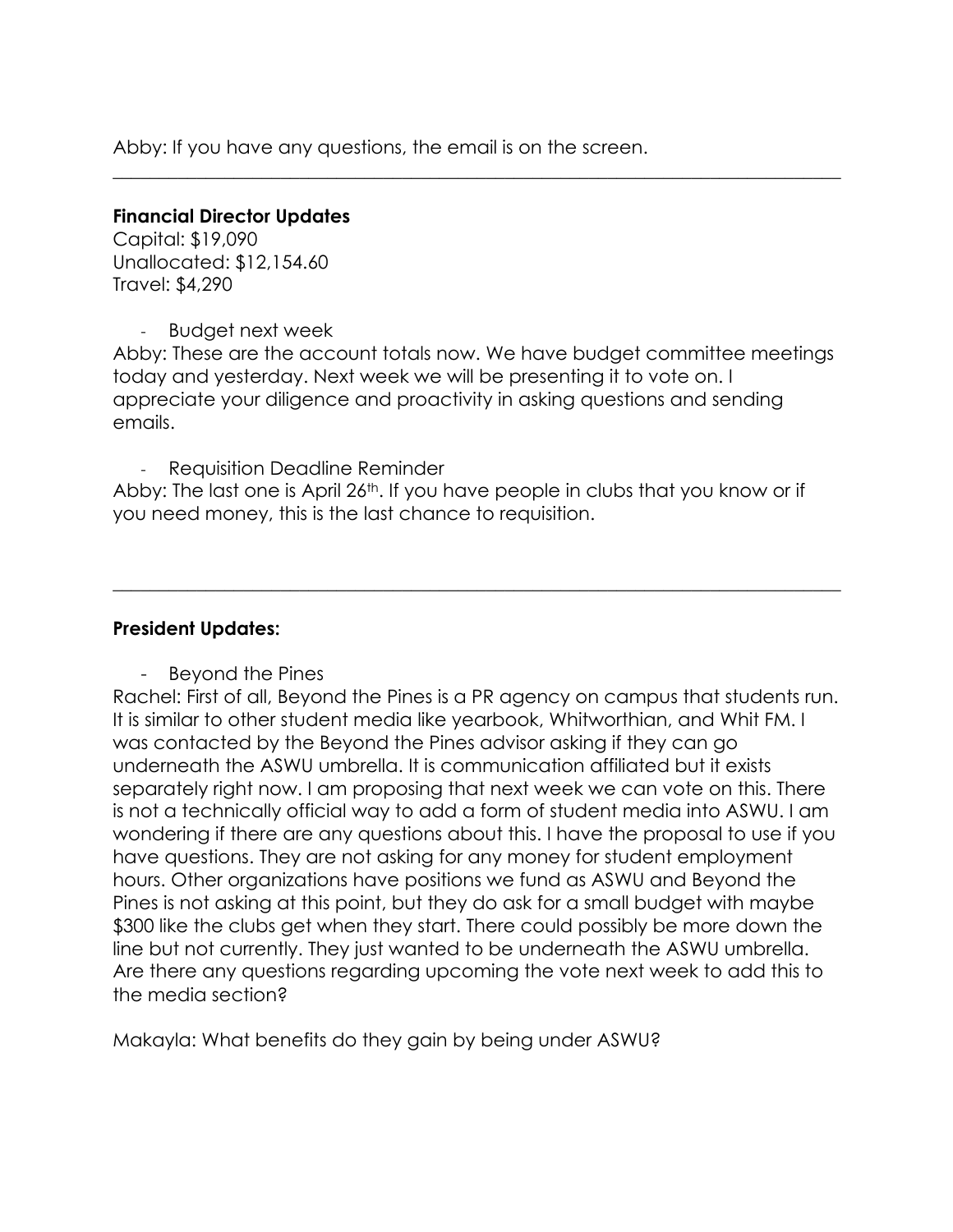Rachel: Mostly visibility. They are hoping to better advertise outside of the communication department, and they want more participants and more funding.

Marie: What sort of media do the produce?

Rachel: They do two things. I'm in it so I am a little biased. They in the past have worked with off campus non-profits. For example, if the YMCA wants a pamphlet and doesn't have the funds, they can use students who are trained to create a pamphlet and give it to the organization. Recently they have been doing work on campus through the diversity monologues and the business office. They have an external and internal focus for voting and advertising.

Christian: How many people are a part of it currently?

Rachel: It is a class with 20 students enrolled, similar to other organizations.

Christian: Will it still be a class?

Rachel: Yes. Other media organizations have a class as well and they have ASWU coverage.

Makayla: Is ASWU going to utilize them in some way given what they are oriented towards? Was there an exchange so we can use their resources?

Rachel: They totally could if they wanted to help in promoting Springfest, they could share projects and outsource. It is free and a cool program. This is all possible since it is not set in stone. We will vote next week. Dr. Bogarash can also answer questions.

## - Accreditation Committee Sub

Rachel: Kyle has been serving faithfully on the accreditation committee and they have a meeting he cannot go to, but anyone can go. Is anyone free at 9am on Friday April 29th for a zoom meeting? It is about an hour.

Jamie C: I can do it.

- PELL Grant Webinar

Rachel: Rhosetta Rhodes reached out to me today to let me know about an upcoming webinar for students in leadership roles with colleges with federal funding. The PELL grant is given to students, I have received it before. The webinar wants to discuss doubling the grant amount given. It is a low amount right now with what college costs. The webinar allows us to talk to congress and students and ask questions. I highly encourage you all to go and if you are free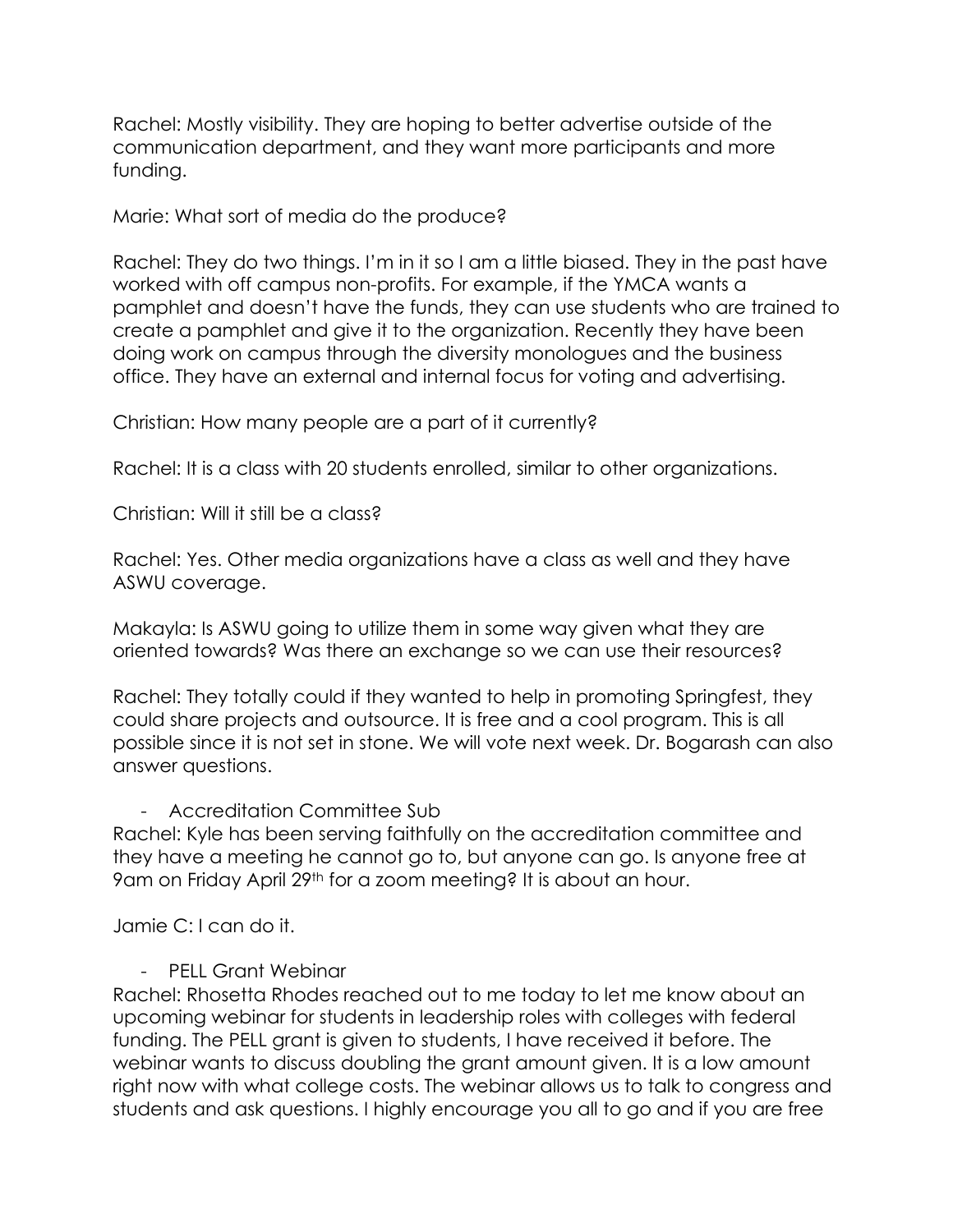it's about an hour and Rhosetta requested you. The time is April 26th which is a Tuesday at 10am on zoom. Right now if want to go for sure, let me know and I can send the information.

# - BOT Reminder

Rachel: Board of trustees are in town tomorrow starting with their meetings. Students that I have reached out to, you know if you are going to meetings so please go and you will update us next week for 2-3 minutes. This is to make sure information from the meetings is relayed back to greater organization. Good luck and if you see board of trustee members on campus make sure to smile, wave, and talk about ASWU.

\_\_\_\_\_\_\_\_\_\_\_\_\_\_\_\_\_\_\_\_\_\_\_\_\_\_\_\_\_\_\_\_\_\_\_\_\_\_\_\_\_\_\_\_\_\_\_\_\_\_\_\_\_\_\_\_\_\_\_\_\_\_\_\_\_\_\_\_\_\_\_\_\_\_\_\_\_\_

# **Vice President Updates:**

- Planning Transition Meetings/ Preparing Binders

Chris: As we prepare to transition to next year, make your binders with thoughts and opinions on your positions, how we can improve, ways you were successful, and how ASWU can serve people better. Make sure to start to do that and prepare and plan. I will start to pair the newly elected people up via email.

- Events for Senator Halls

Chris: Please do your hall events and if you don't have access to the calendar make sure to have access because there is not much time left. Events need to be on Infosilem with FRFs filled out and posted on HFS.

Meal Cards

Chris: We will provide meal cards to those, prioritized for off campus and neighborhoods, who came to the meeting today. They are for Sodexo to eat dinner with us as a team.

- Student Highlight

Chris: Biruk Kebede is our student highlight today. He does so many things on campus and got accepted into John Hopkins for his master's in public health. He has served as an RA, CDA, a member of BSU, and lots of other things. We want to recognize him and his contributions on campus.

\_\_\_\_\_\_\_\_\_\_\_\_\_\_\_\_\_\_\_\_\_\_\_\_\_\_\_\_\_\_\_\_\_\_\_\_\_\_\_\_\_\_\_\_\_\_\_\_\_\_\_\_\_\_\_\_\_\_\_\_\_\_\_\_\_\_\_\_\_\_\_\_\_\_\_\_\_\_

## **Past Events:**

Senior Celebration

Aidan: It went really well. One good thing was there was lots of people, and it was also scary because lots of people came at 3:30 so there was a big rush at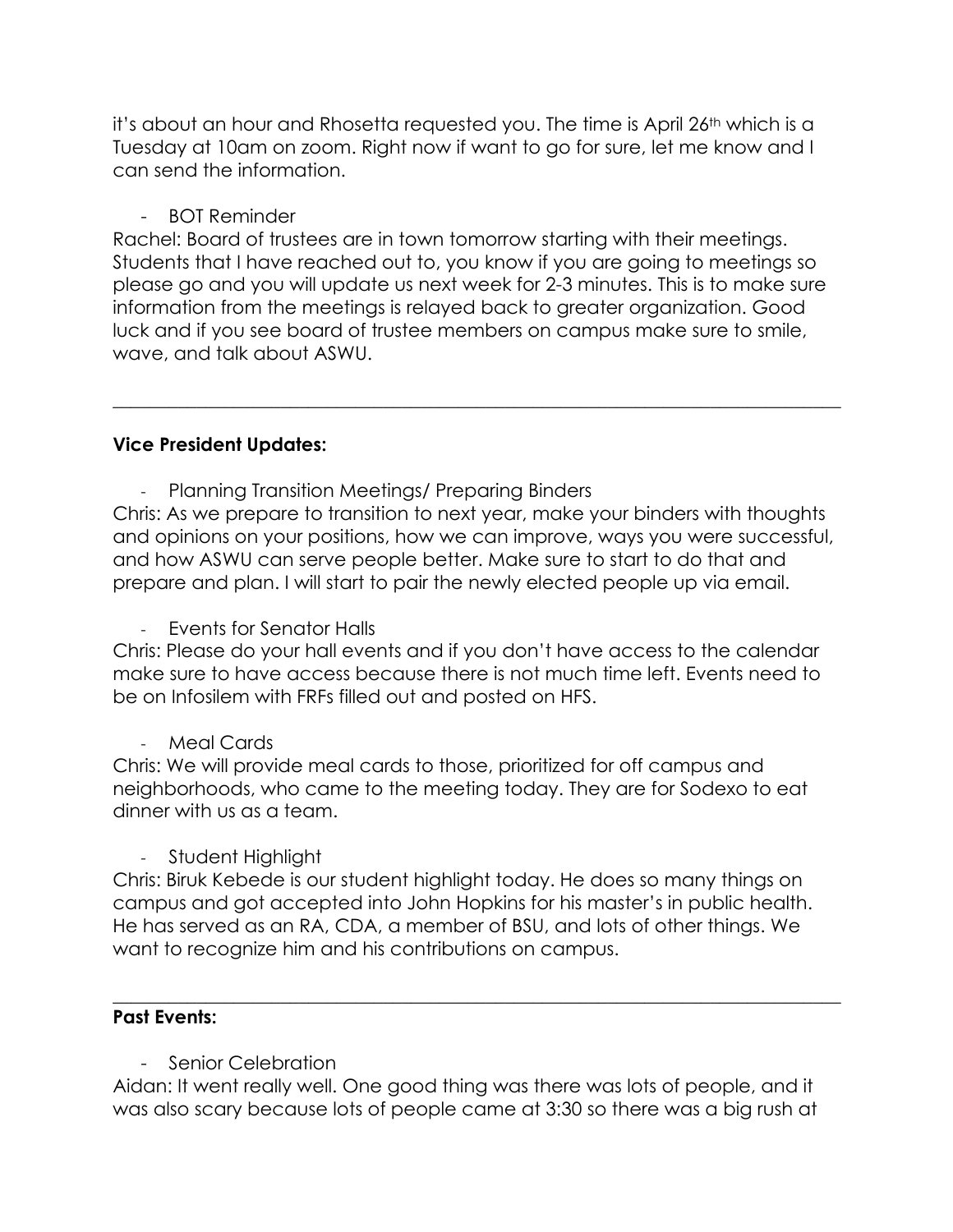the start. I think probably next time I would stay the same with how many blankets I ordered I since I ordered 200. I would do a different food, I think. It went well besides that, and they enjoyed the celebration instead of a grad fair which would have not been as fun.

Makayla: I went and I liked the pop-up tables like BECU and the career center was there. It was helpful for last minute resources like opportunities after graduation and how you can stay connected and get resources with Whitworth. I liked the prizes, and it was fun to destress and release anxiety with graduation.

Logan: I went and helped with the drinks and there were lots of alcohol jokes. It was funny. It was cool to see seniors who hadn't seen each other in a long time and reconnect. It was a great community.

\_\_\_\_\_\_\_\_\_\_\_\_\_\_\_\_\_\_\_\_\_\_\_\_\_\_\_\_\_\_\_\_\_\_\_\_\_\_\_\_\_\_\_\_\_\_\_\_\_\_\_\_\_\_\_\_\_\_\_\_\_\_\_\_\_\_\_\_\_\_\_\_\_\_\_\_\_\_

# **Upcoming Events:**

- Mario Kart Tournament

Hannah S: This Friday from 7-9pm in the loop please come play Mario kart. If you are working, we signed up last week and I will send a reminder email tomorrow and arrival times. I am excited. There will be lots of fun prizes and snacks. Come join.

- Neighborhoods Speakeasy/ Open Mic

Payton: It is this Saturday from 3-5pm in Kipos. Kipos is across from The Pines if you are struggling finding it. I am excited. We are beginning with an open mic with a QR code on posters to sign up. Get your posters please. Then there is mocktails and a ton of plants and a plant raffle with cookies, snacks, and yard games. The chickens responded and they will be open to feed and say hi. Invite your friends.

Senior Fun Day

Aidan: It is this is Sunday from 2-4pm and I have sign ups.

Rachel: Do seniors have second priority to sign up?

Aidan: Yes. If seniors want to help set up or take down, you can but don't help during the event. I will send an email about the games and training.

- Earth Week

Tristy: I said the events already and I don't want to repeat them so look at the calendar. It starts on Friday. Tell your residents. I posted it on the EAC Instagram so share that. I do need maybe 1 person for trivia night on Friday the 29<sup>th</sup> at 7pm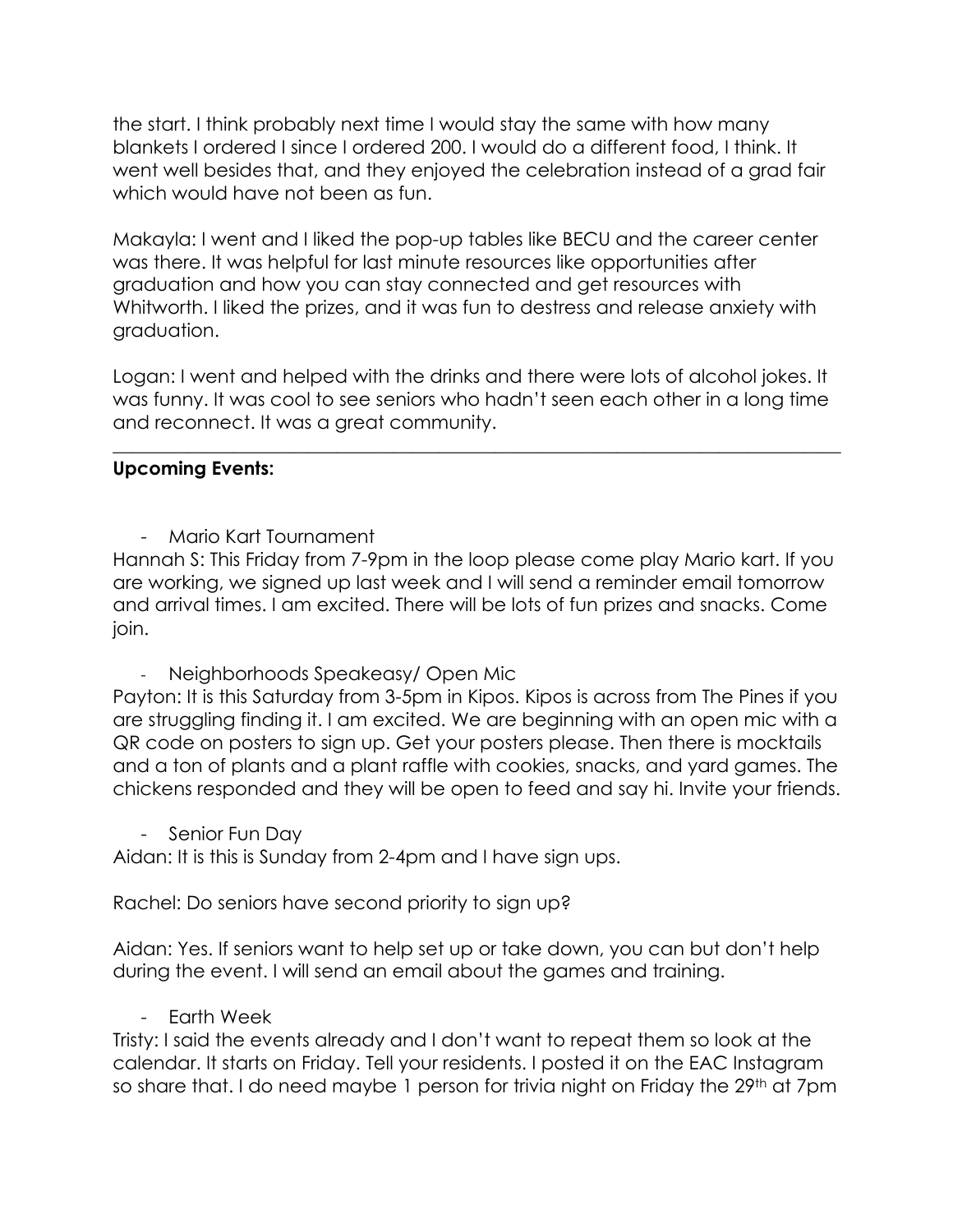running the Kahoot. Let me know if you want to help. Please come get free prizes.

# - Arend Hang-Out

Samie: This is a super chill and low-key event. It is right after Aidan's senior fun day on the 24<sup>th</sup> from 6-8pm in the loop if weather permits. There will be cornhole, Spike ball, giant Jenga, Connect 4, snacks, and music so it will be a fun time. Tell people to come. I am staffed.

# - Peaceful Valley Clean-Up

Christian: Hi friends this is our service project I mentioned last week. That is April 29th from 3-4:30pm for the project and 430-6pm for food and fun items. If you have registered, can you raise your hand? If you need service hours for something although it is only 1.5 hours, it will be great work.

- Duvall Drive-In

Larkin: This is on April 29<sup>th</sup> from 8-10pm on DuvOliver lawn. The movie is Megamind. We are having snacks and drinks so bring friends and blankets. Posters are getting signed, and I have handouts to grab. Please hang them up. Tell your friends and residents. I am good for sign-ups.

Second Chance Prom

Sienna: We are out of tickets still. It is on April 30<sup>th</sup> and you already signed up so dress snazzy, wear your name tags, and dance your heart out.

\_\_\_\_\_\_\_\_\_\_\_\_\_\_\_\_\_\_\_\_\_\_\_\_\_\_\_\_\_\_\_\_\_\_\_\_\_\_\_\_\_\_\_\_\_\_\_\_\_\_\_\_\_\_\_\_\_\_\_\_\_\_\_\_\_\_\_\_\_\_\_\_\_\_\_\_

# **Constituency Reports**

## **Ballard:**

Katelynn: We are good. It has been quiet. People are burnt out coming back from break and it has been a quiet and unmotivated time. People are doing good. I usually have something about the community, but they are staying in their rooms and grinding out the last part of the semester.

# **Boppell:**

Dezy: I have a couple of interesting things. Starting off, it's taurus season so that's cool. It has been an interesting two days. Last night I was going to late night and get snacks and there is a control panel in front of Boppell with security things. It had a flashing light that says trouble. I thought I should call security so I called, and they could come but they didn't. I thought maybe it isn't serious. Then I guess this morning I was in class, and we had fire drill and there was some kind of leak or fire under Boppell so that was interesting because I called security because it said trouble then that happened. I was confused. I had a meeting with Mac and Tim two weeks ago and it was very interesting. If you are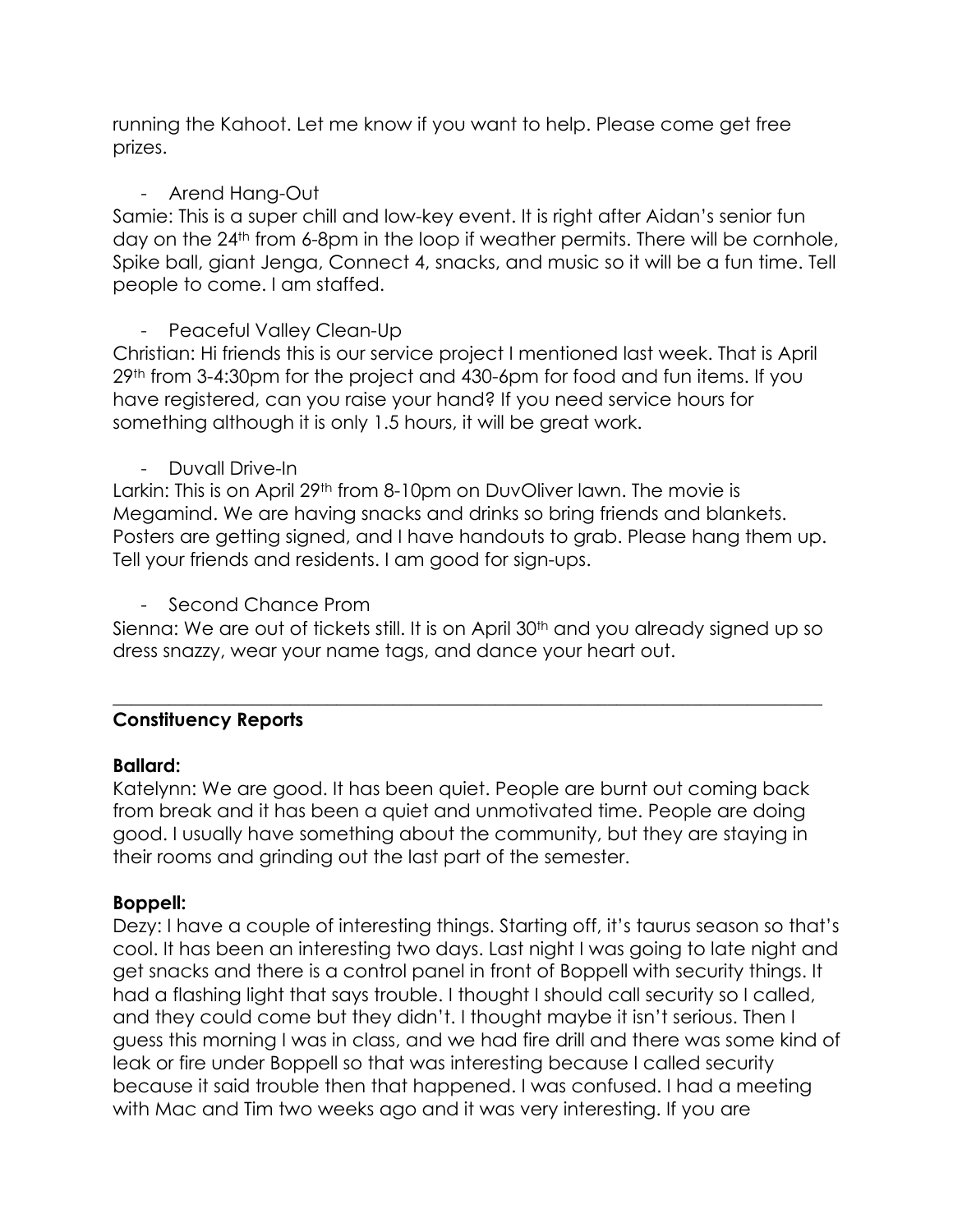interested in hearing how it went, let me know. I am planning on a few things for next semester for security and student relationships. Hannah and I are planning an event and we decided on a paint n sip with hammocks a couple weeks away for the weather to get better.

### **Duvall:**

Larkin: We are doing good. After talking to constituents they said they enjoyed break but are feeling overwhelmed with classes. They wished we got 4-day weekends every week. I have seen lots of movie nights going on in the movie room and I joined in a few times.

## **Oliver:**

Grace: Oliver residents have been doing great in a lot of ways, not so much in others. Easter break was a refreshing time for most, either being with friends, family or just catching up on sleep. I can tell that things are slowing down however, people are unmotivated and mentally exhausted at this point, so the influx of events will hopefully help with that. We are in the home stretch before summer, so it's important that we check up on our residents and provide them with support at this moment in time. Also, hoping to do a small event with yard games and music here in early May.

## **Arend**:

Samie: We are doing good for the most part. There is a sickness going around. Please wash your hands. Also some students are feeling burnt out with core stress for exams. That's it.

#### **Baldwin-Jenkins**:

Kyle: The noisiest building on campus is resoundingly woken up by fire alarms constantly and I don't know what to do. We have had maybe 20 this year. Anyways, Easter break was good for some and for some they were crying on the way back because they didn't want to leave home. I felt bad. Everyone is hanging in there and pushing through.

## **Incoming Student Reps**:

Elisa: The general feeling is that we are in the calm before the storm. The workload is okay now but anxiety it is about to get a lot worse. Other than that, one thing I've heard is excitement about housing assignments for next year which is a step up from two weeks ago.

## **Off Campus:**

Jessica: This is from Reeshika. We are doing good. There is lots of constituents excited about prom and there are newsletters being sent out on Friday. The yard sale is on May 8th from 1-4pm. Posters and sign-ups will be ready by Monday. Snacks and suggestions welcome.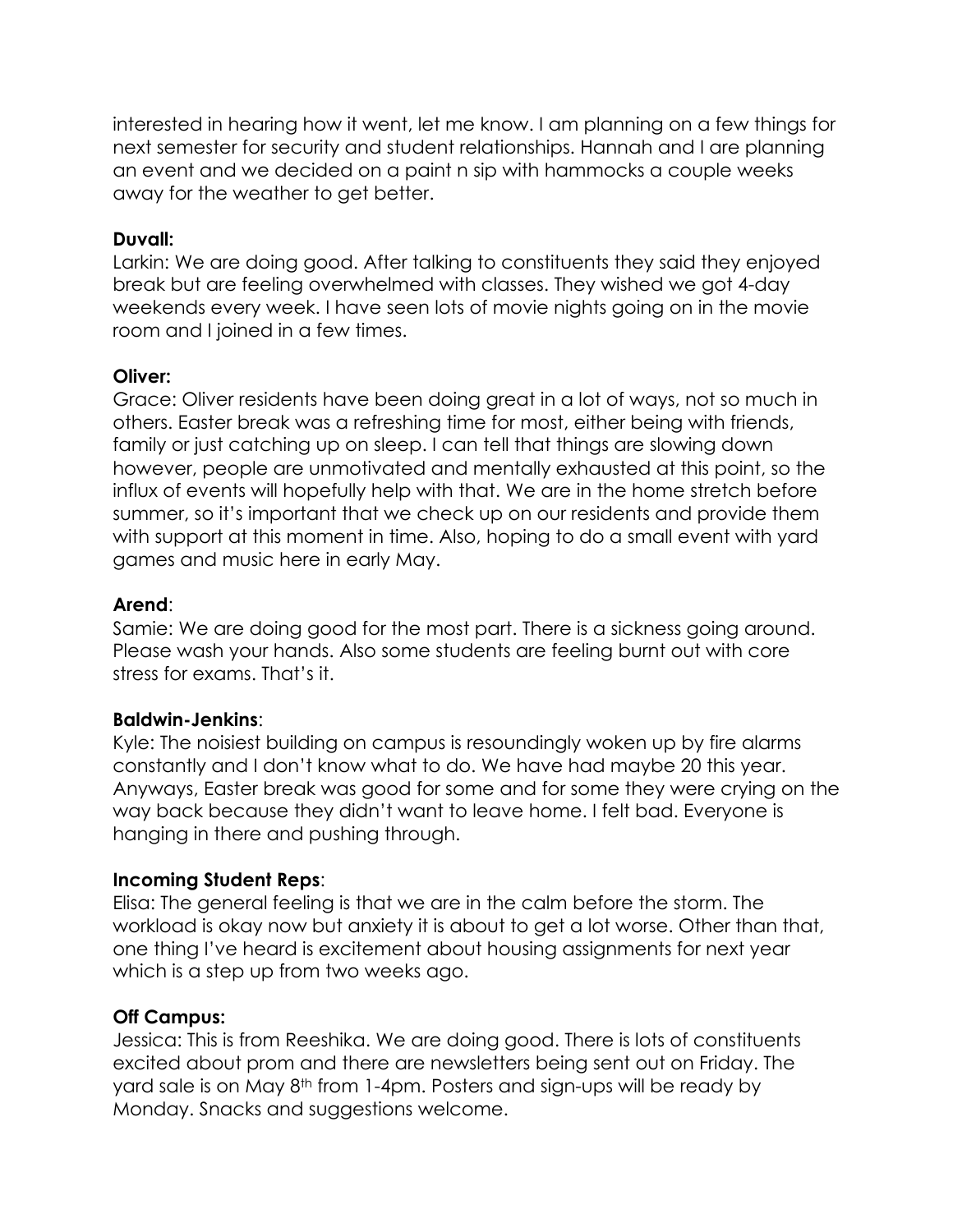### **The Village:**

Hannah L: We are doing good. We are excited about housing next year and for more than one laundry machine. Everyone had a good easter break and some were sad to come back. That's about it. Most people are getting ready for the end of the year.

#### **Warren:**

Logan: They have been stressed and sad lately. The break was good, but everyone is dreading school. Over Easter weekend I had an egg dying thing and I sent an email and lots of people came. There was lots of stress about school coming to an end and only having 1 month left. There are countdowns on people's doors. Everyone is getting teased with the weather. They want to go outside but then it's cold. There is lots of excitement on upcoming events like prom and UREC teams for the blacklight volleyball. My event for the semester is a kickball game and I am thinking about leadership vs residents could be fun.

#### **International Students:**

Michael: Not present

## **Stewart:**

Not present

#### **McMillan**:

Lucien: We are feeling tired lately. The absence of Hans is felt. Things are getting put back to together now. We are feeling better now that it is done. Everyone is hopeful for the end of the semester and the workload is tiring.

#### **Neighborhoods:**

Payton: Break was good but there is lots of stress in the air. The is not a lot happening with group events in the neighborhoods, but house dynamics are good. My housemate and I had for next year had people come visit and check out the space which is exciting. There is excitement for the event on Saturday.

 $\_$  , and the set of the set of the set of the set of the set of the set of the set of the set of the set of the set of the set of the set of the set of the set of the set of the set of the set of the set of the set of th

#### **Campus Vibes**

Katelyn: In the Health Science department there is lots of surveys going around and I have one so you should all take it. I have the QR code it's my phone wallpaper. If you get sent a link, please do it. It means a lot and they are short, and you can win gift cards. Shoutout to students doing research. It is lots of work but hopefully it will go well.

Grace: I heard lots of people are sick from Sodexo recently including myself. Lots of food poisoning.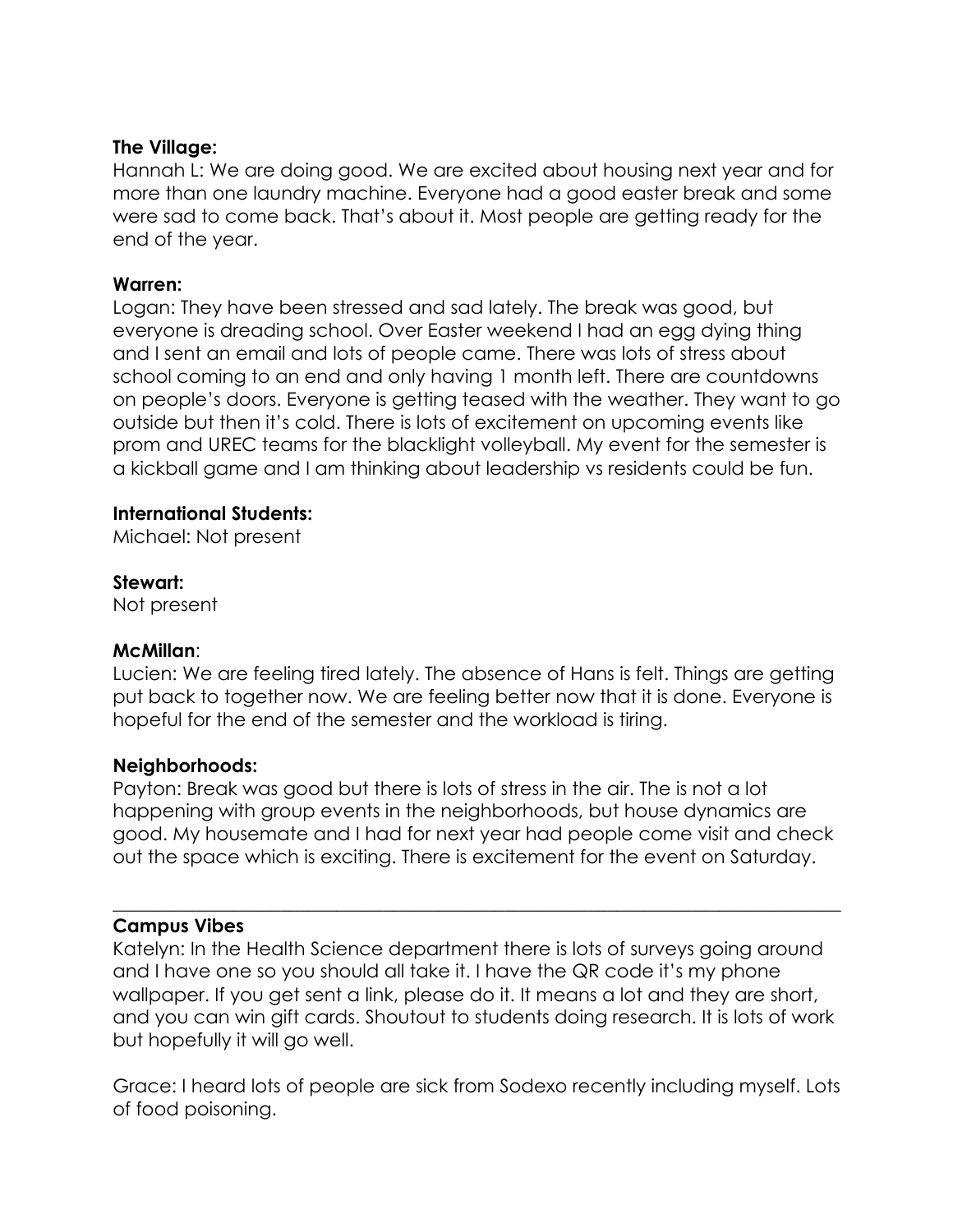Tristy: SIRC is this weekend which is undergrad research. There are lots of students from Whitworth and other colleges are coming and presenting. Come show support and network with people in grad schools. Also, there is a tree pruning event happening with inland northwest land conversancy. It is with Dornsife, and it is this Saturday from 9-12. Posters are up so I'm plugging it and go if you are interested.

Larkin: I have a lot of constituents walking up and asking about safety. One girl feels unsafe walking from the hub to Duvall which concerns me. I was wondering when the blue light in front of Duvall is coming so I wanted to check in if anyone knows anything.

Tristy: The only update I heard was they are planning on putting 3 more on campus. One in front of the new health science building and one between Mac and Ballard but they are arguing on exact placement. I can't remember the other place. That's about it.

Jason: Last I was told was they would be put in in April, but they didn't anticipate snow. It was pushed probably until May at the earliest I would guess.

Tristy: There are lots of products on backorder and they are getting emails saying it may show up.

Larkin: I just had lots of people asking and I wanted to check, and my resident has night classes so they don't feel comfortable walking and they feel unsafe.

Aidan: I have two things. I'm getting posters for senators for the senior class gift with a QR code soon, but I have handouts until then they will be in your boxes. Second, for senior fun day I had the opportunity of asking professors to do the dunk tank. If you have Josh Leim or Mark Baird, say thank you because they are troopers and are the best. The rest are all coincidentally out of town this weekend. If you have a professor you love, I don't have many from the health science or education departments. Let me know.

Katelynn: I have a few residents, not a lot, but they talk about the gluten free options again in Sodexo. They have maybe two options and one sandwich and the other option is too spicy. There is lots of frustration from people eating the same meal over and over. Gluten free bread is the only thing there really. Nutrition wise it is not sounding great. I talked to the Sodexo guys about it but I wanted to bring it up here as well.

Chris: Last time I held a meeting with international students so they can contact me and we can all talk to Sodexo together.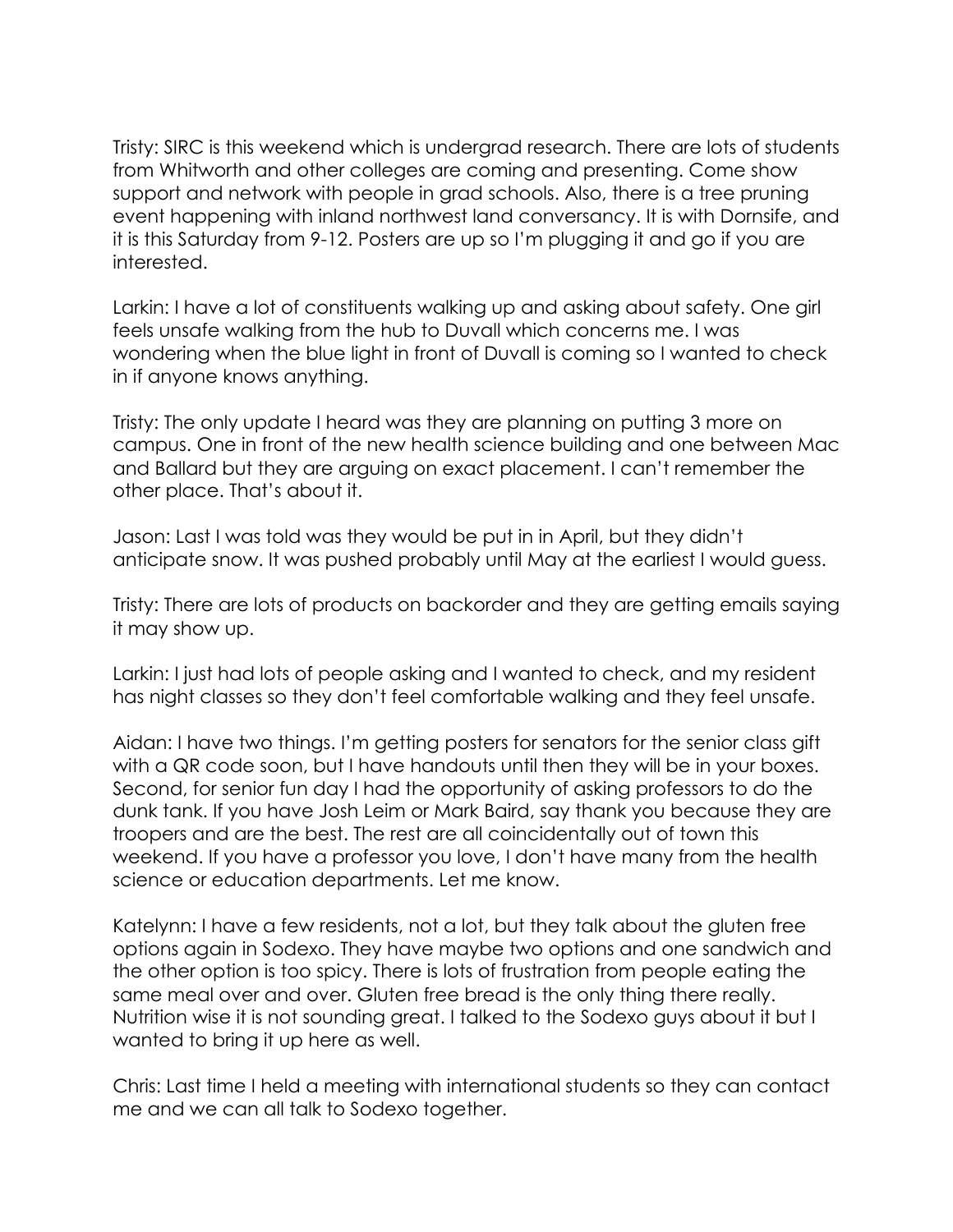Visitor: I second that with dairy free options. There are not much.

Chris: We can have a nutrition conversation with Sodexo because the pork problems were accommodated.

Rachel: Including this meeting, there is 4 left. It will go fast y'all. Only 3 where we are up here then the next team does the last one.

Jamie C: There is a track conference this weekend so be praying for them and encourage them.

Logan: Softball and baseball and other spring sports are going to conference this weekend as well. Cheer them on and watch on livestreams for everywher

Jamie C: I will send a livestream to the GroupMe.

Jason: Many know this year for 2022 is the 50 year title IX anniversary. On April 25<sup>th</sup>, which is Monday at 7pm in Wey 107, the athletics department is sponsoring an LFG equal pay equal play movement event with the women's soccer team and there will be a screening and discussion to follow to talk about title IX history.

Abby: Where is 107?

Jason: RTT

Jessica: Diversity monologues are coming up. Keep your eye out for details. It is next Thursday at 7pm in Cowles.

Logan: The Luau is this weekend so stop by for good food and dancing, they are practicing hard.

Chris: There is a Ramadan event tomorrow so sign up with the international club via a link on Instagram or reach out to abeesani23@my.whitworth.edu.

Visitor: If you are interested in being involved in decisions on the theatre program, they are having a meeting this Friday at Stage 2 at 12:45pm and they will announce the season and discuss problems the shows might have and uncomfortable things because "something rotten" had controversies.

 $\_$  , and the set of the set of the set of the set of the set of the set of the set of the set of the set of the set of the set of the set of the set of the set of the set of the set of the set of the set of the set of th

## **Shoutouts**